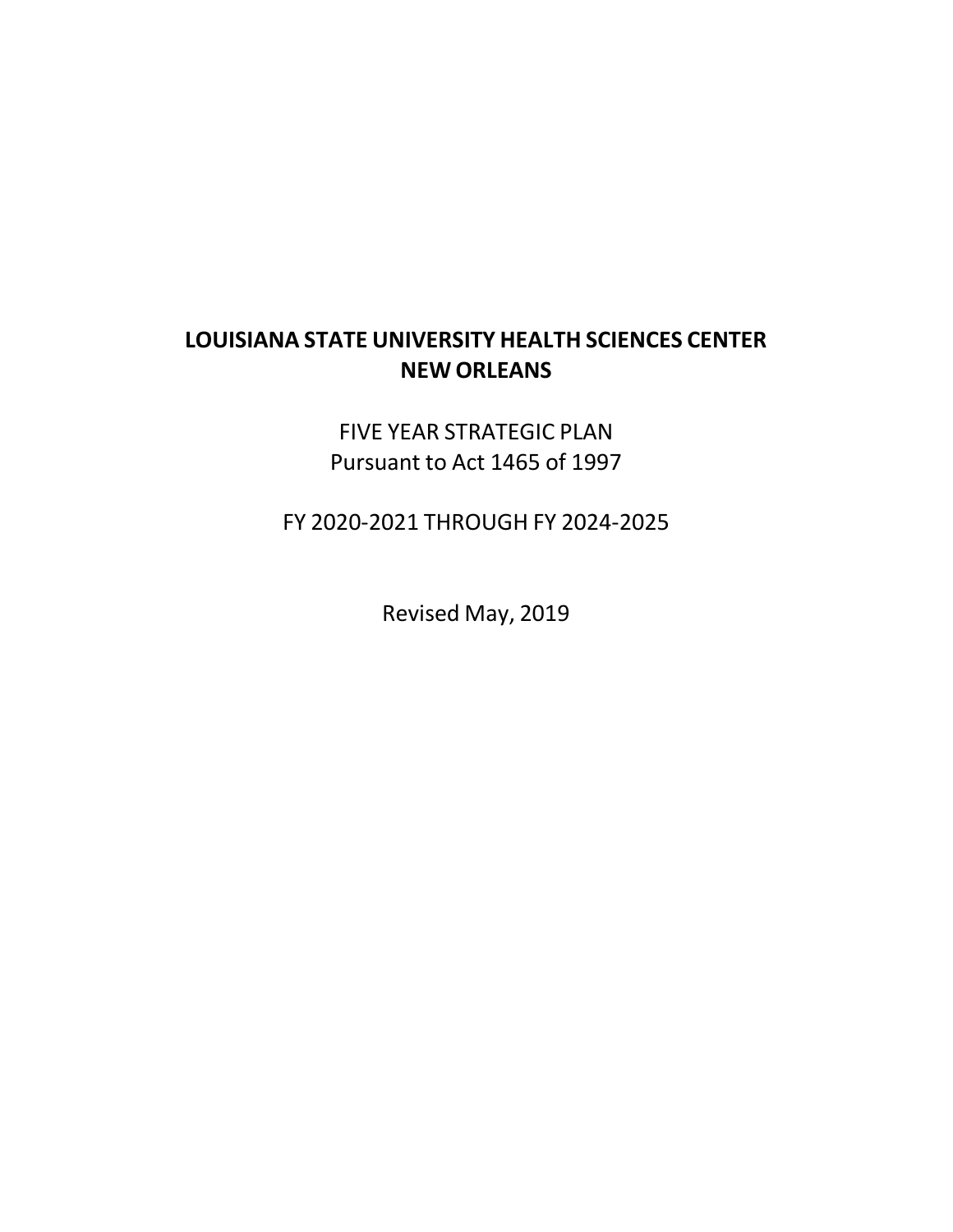# **VISION**

Louisiana State University Health Sciences Center at New Orleans (LSUHSC-NO) will be recognized as an outstanding comprehensive public academic health sciences center which serves the needs of all citizens of the State of Louisiana by delivering professional education and training, conducting innovative research, providing high quality patient care, and engaging in diverse outreach initiatives.

# **MISSION**

The mission of LSUHSC-NO is to provide education, research, patient care, and community outreach. LSUHSC-NO is comprised of the Schools of Allied Health Professions, Dentistry, Graduate Studies, Medicine, Nursing, and Public Health.

LSUHSC-NO educational programs prepare students for careers as healthcare professionals, educators, administrators, and scientists. The Health Sciences Center disseminates and advances knowledge through basic and clinical research programs, resulting in publications, technology transfer, and related economic enhancements to meet the changing needs of the State of Louisiana and the nation.

LSUHSC-NO provides vital public service through direct patient care, including care of indigent and uninsured patients. Healthcare services are provided through LSUHSC-NO clinics in allied health, dentistry, medicine, nursing, and in numerous affiliated hospitals and clinics throughout Louisiana.

LSUHSC-NO provides referral services, continuing education, and information relevant to the public health of the citizens of Louisiana. In addition, LSUHSC-NO works cooperatively with two Area Health Education Centers (AHECs), whose programs focus on improving the number and distribution of healthcare providers in underserved rural and urban areas of Louisiana and on supporting existing rural healthcare providers through continuing education programs.

# **PHILOSOPHY**

LSUHSC-NO will pursue excellence in education, scientific discovery, healthcare delivery, and community engagement. In this pursuit of excellence in effectively and efficiently satisfying the needs of the public, LSUHSC-NO undertakes its activities with the highest standard of ethics, professionalism, compassion, quality, and accountability, maximizing human, intellectual, and fiscal resources; employs proactive and sound decision making; uses evidence-based best practices and technology in providing teaching, research, and patient care; extends opportunities for health care education to all segments of the population; strives to attract and retain faculty, staff, and students that reflect Louisiana's diverse population; promotes faculty development through a commitment to lifelong learning and achievement; and seeks collaborations and partnerships across LSU, and with outside agencies, institutions, and communities.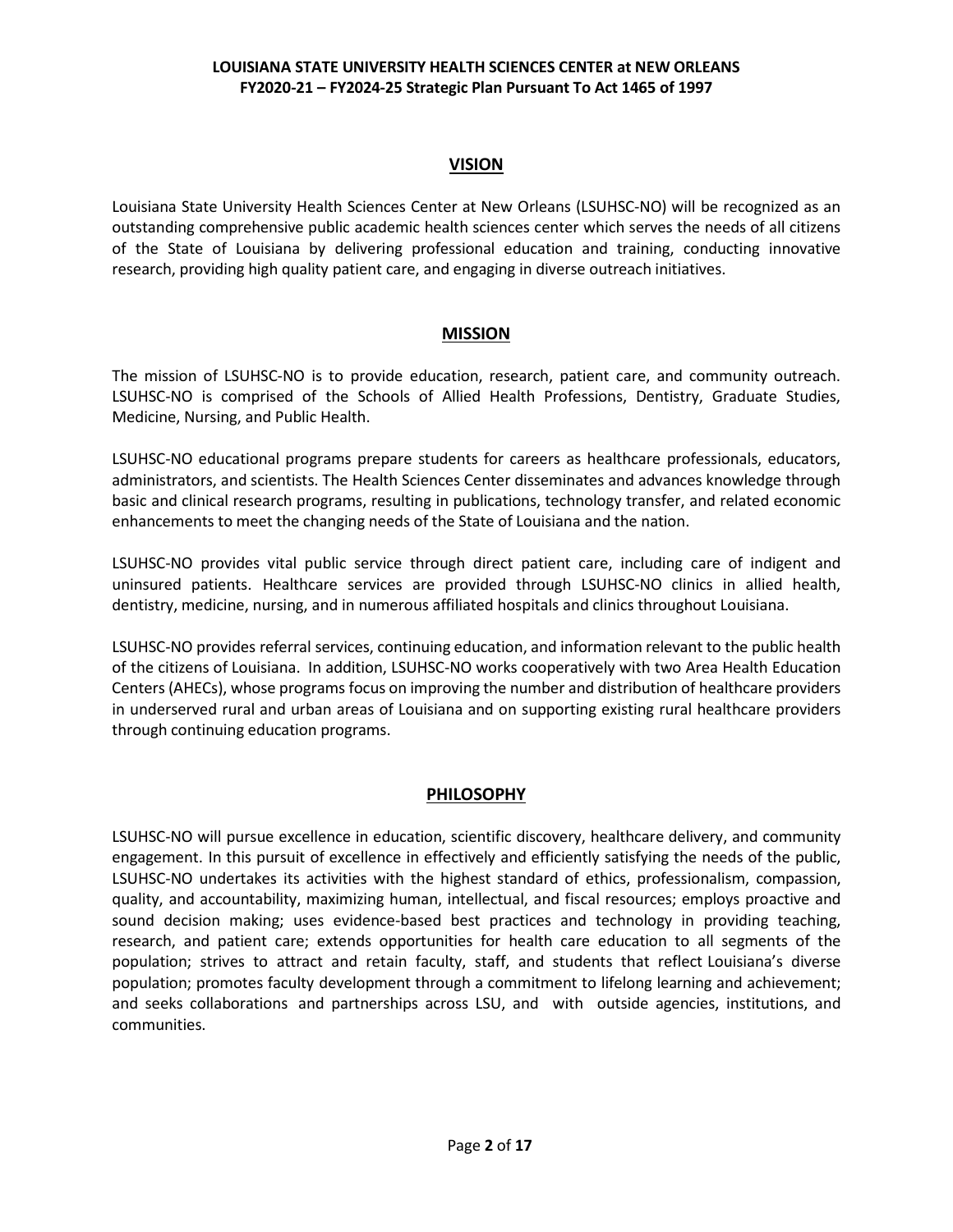# **GOALS**

I.*Education***:** LSUHSC-NO will provide a quality education to students in the health sciences, who will graduate as skilled professionals to fill the workforce needs of Louisiana.

II.*Research***:** LSUHSC-NO will be a local, national, and international leader in research, particularly in its key strategic areas of alcohol & drug abuse, cancer, cardiovascular disease, infectious disease, neuroscience, and oral health.

III.*Patient Care***:** LSUHSC-NO will provide quality health care, promote disease prevention, and raise health awareness for the citizens of Louisiana.

IV.*Community***:** LSUHSC-NO will seek to nurture talent, eliminate barriers, promote participation by every member of our university community, encourage involvement by Louisiana's citizens in our activities, and provide excellent medical care for Louisiana's diverse multicultural population.

V.*Environment***:** LSUHSC-NO will create a learning environment of excellence dedicated to effectively carrying out all activities with the highest standard of ethics, openness, fairness, respect, professionalism, and accountability.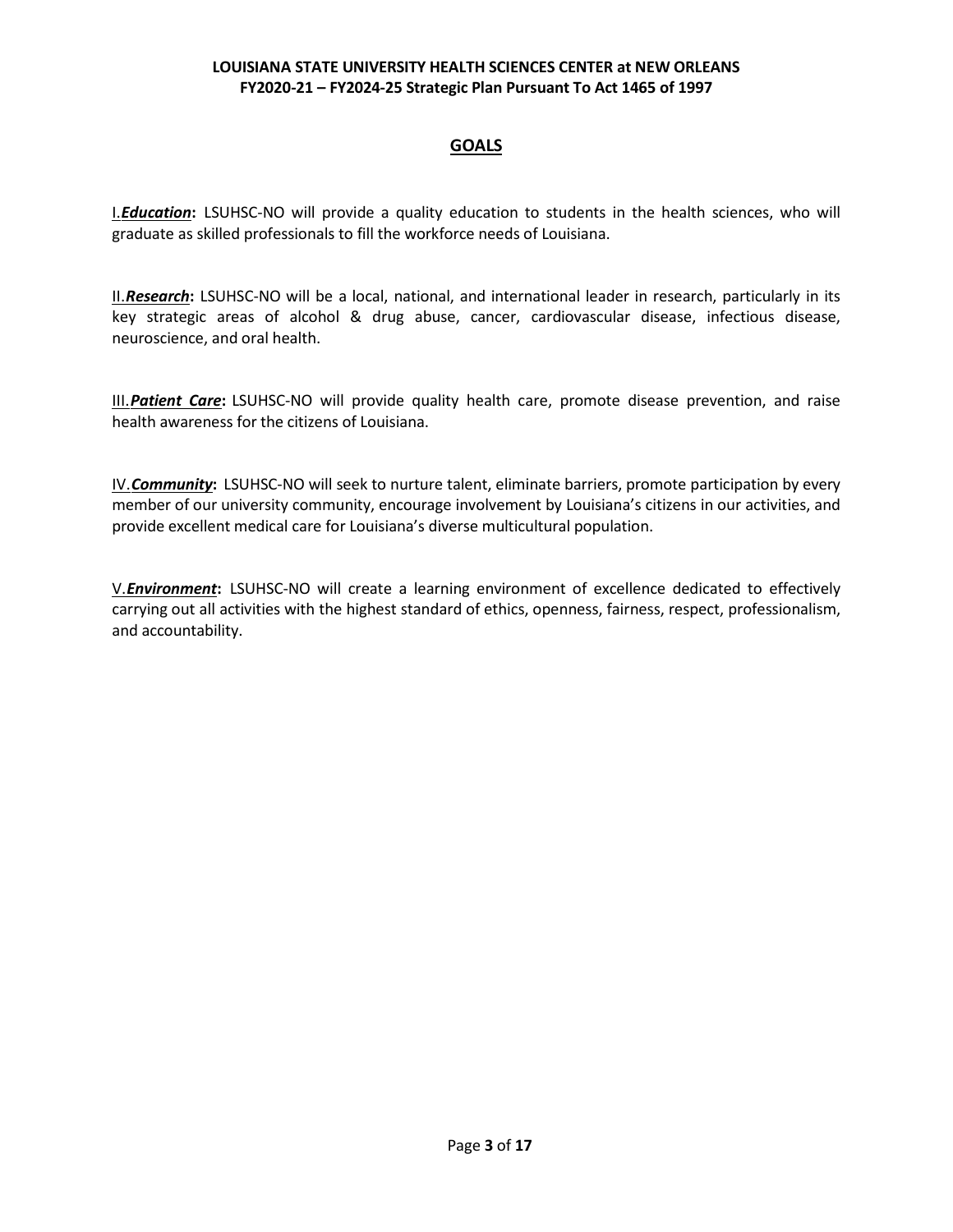**GOAL I: (***Education***) LSUHSC-NO will provide a quality education to studentsin the health sciences, who will graduate as skilled professionals to fill the workforce needs of Louisiana.**

- Objective I.1 Provide faculty members with support programs that enhance their skills in the areas of teaching, advising, mentoring, instructional design, curriculum development, interprofessional education, and assessment of learning.
	- STRATEGY I.1.1 Continue support for programs and activities of the Academy for the Advancement of Educational Scholarship and of the Center for Interprofessional Education & Collaborative Practice (CIPECP), campuswide initiatives of the Chancellor's Office.
	- STRATEGY I.1.2 Develop programs and resources to support faculty development and collaboration related to teaching and assessment.
	- STRATEGY I.1.3 Host colloquia to allow faculty members to focus on specific topics of interest and interact with teaching scholars and educators of national and international acclaim.
	- STRATEGY I.1.4 Encourage and support interprofessional education teaching, research and clinical activities to enhance the faculty and student experience.
	- STRATEGY I.1.5 Promote innovation and continuous improvement in the curriculum of each School and program.

Objective I.2 Attract, retain, and graduate students in high-demand healthcare workforce areas of need in Louisiana, expanding as resources and partnerships allow.

| STRATEGY I.2.1 | Improve recruitment efforts using channels of mass media and contacts |
|----------------|-----------------------------------------------------------------------|
|                | with local high schools, and regional colleges and universities.      |
| STRATEGY I.2.2 | Maintain stipends at the Southern Regional Average for recruitment of |
|                | the highest quality students, and maintain levels of house officers.  |
| STRATEGY I.2.3 | Maintain relevance of the curriculum and clinical experience using    |
|                | feedback from students and input from area health care professionals. |
| STRATEGY I.2.4 | Maintain institutional and programmatic accreditation, as applicable. |
| STRATEGY I.2.5 | Maintain the number of students earning degrees.                      |

Objective I.3 Implement a full range of clinical, didactic, and scholarly experiences, as well as curricular and administrative strategies that will lead to a strong and distinctive Rural Scholars Track in the School of Medicine

| STRATEGY I.3.1 | Enhance written curriculum and learning objectives to distinguish the   |
|----------------|-------------------------------------------------------------------------|
|                | <b>Rural Scholars Track.</b>                                            |
| STRATEGY I.3.2 | Formalize administrative support and expand training site opportunities |
|                | for the Rural Scholars Track.                                           |
| STRATEGY I.3.3 | Review admissions recruitment strategies for the Rural Scholars Track.  |
|                |                                                                         |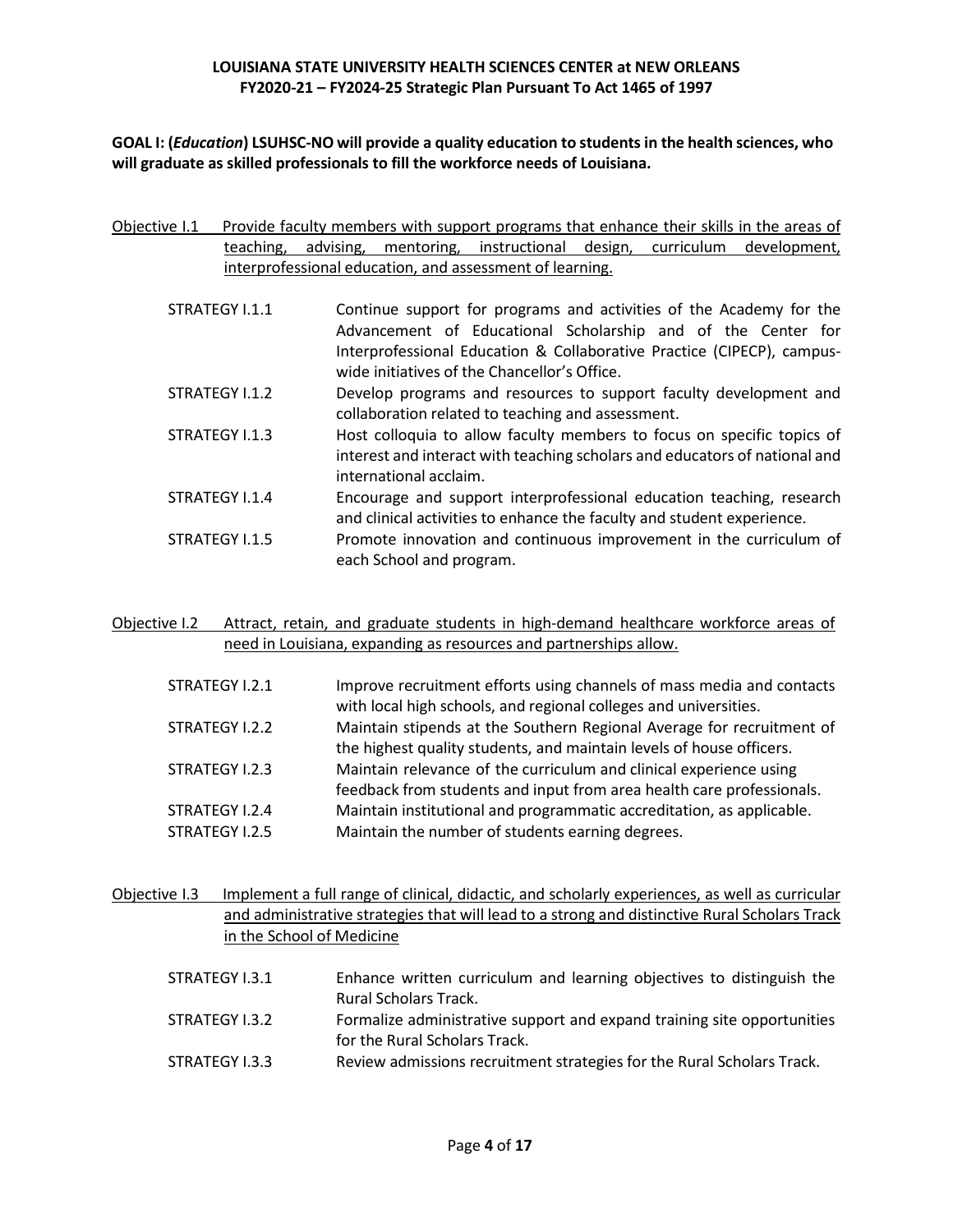STRATEGY I.3.4 Increase exposure to primary care in the curriculum of the Rural Scholars Track.

#### PERFORMANCE INDICATORS FOR EDUCATION OBJECTIVES:

- Outputs: Fall headcount enrollment
	- Fall minority headcount enrollment
	- Number of degrees conferred
	- Number of programs accredited
- Outcomes: Maintain fall headcount enrollment at Fall 2018 baseline
	- Maintain or increase minority fall headcount enrollment at Fall 2018 baseline
		- Maintain number of degrees conferred at 2017-18 AY baseline
		- **-** Maintain 100% accreditation of programs as applicable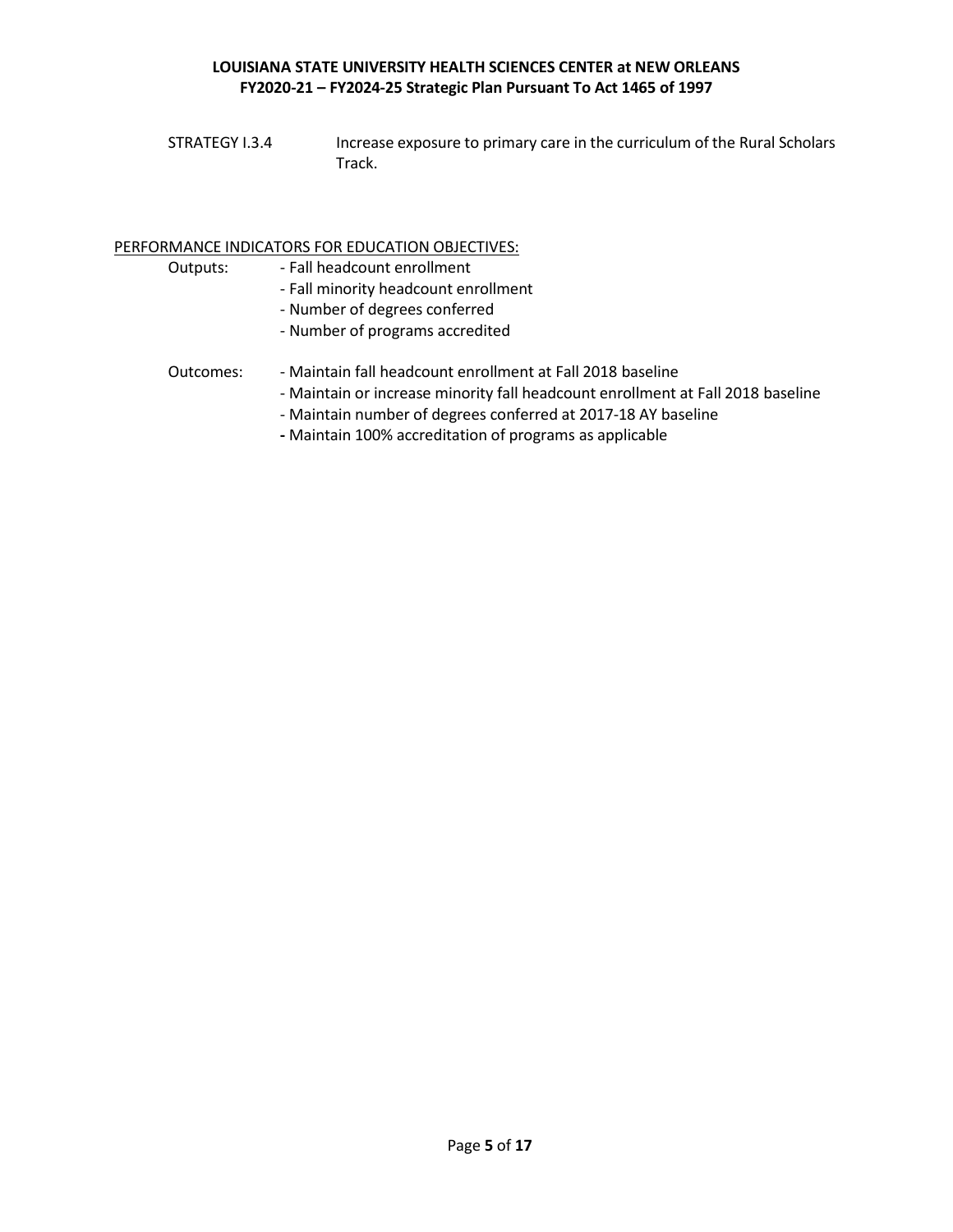**GOAL II: (***Research***) LSUHSC-NO will be a local, national, and international leader in biomedical research, particularly in its key strategic areas of alcohol & drug abuse, cancer, cardiovascular disease, infectious disease, neuroscience, and oral health.**

| Objective II.1 |                 | Provide the policies, funds, and administrative support which demonstrate institutional<br>commitment to the research mission, with particular focus on the six areas of strength. |
|----------------|-----------------|------------------------------------------------------------------------------------------------------------------------------------------------------------------------------------|
|                | STRATEGY II.1.1 | Provide comprehensive research support systems.                                                                                                                                    |
|                | STRATEGY II.1.2 | Provide assistance and programs that will enhance faculty's awareness of<br>and ability to compete for externally-sponsored research funding.                                      |
|                | STRATEGY II.1.3 | Provide improved laboratory space and enhanced research facilities                                                                                                                 |

Objective II.2 Manage faculty recruitment in concert with retention, replacement, and strategic programmatic development.

| STRATEGY II.2.1 | Use competitive packages, based on appropriate peers, for attracting<br>additional investigators. |
|-----------------|---------------------------------------------------------------------------------------------------|
| STRATEGY II.2.2 | Maintain competitive faculty salaries based on appropriate peers                                  |
| STRATEGY II.2.3 | Reward faculty for research productivity and excellence.                                          |

Objective II.3 Leverage research and recruitment to coordinate with focus areas in patient care and education, to facilitate translational research, and to promote interdisciplinary collaboration.

| STRATEGY II.3.1 | Identify and encourage research initiatives that may directly translate to |
|-----------------|----------------------------------------------------------------------------|
|                 | patient care and education.                                                |
| STRATEGY II.3.2 | Communicate disciplinary and interdisciplinary research findings, and      |
|                 | encourage collaborations between clinicians and basic scientists.          |
| STRATEGY II.3.3 | Improve research coordination, collaboration, and efficiency through the   |
|                 | Council of Research Deans.                                                 |

Objective II.4 Promote economic growth through technology development and business engagement.

| STRATEGY II.4.1 | Conduct internal outreach to communicate role of the Office of         |  |  |  |  |
|-----------------|------------------------------------------------------------------------|--|--|--|--|
|                 | Technology Management and to encourage faculty interest in             |  |  |  |  |
|                 | commercialization.                                                     |  |  |  |  |
| STRATEGY II.4.2 | Recognize faculty achievements in innovation.                          |  |  |  |  |
| STRATEGY II.4.3 | Strengthen diverse ties with industry in support of research.          |  |  |  |  |
| STRATEGY II.4.4 | Highlight successful commercialization activities through internal and |  |  |  |  |
|                 | external media sources.                                                |  |  |  |  |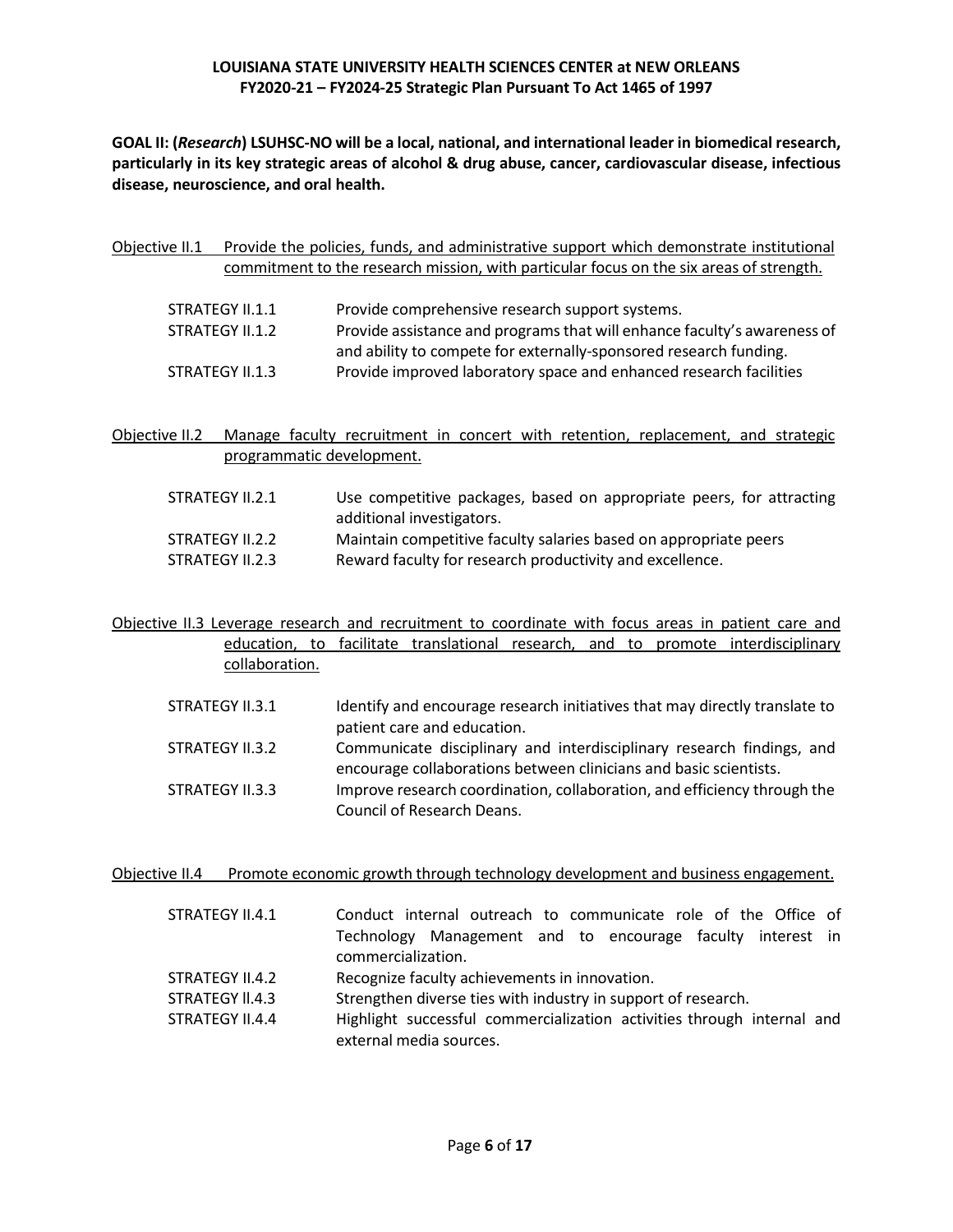| STRATEGY II.4.5 | Provide new avenues for business to engage with faculty, research, and |
|-----------------|------------------------------------------------------------------------|
|                 | the institution to enhance economic development.                       |

# PERFORMANCE INDICATORS FOR RESEARCH OBJECTIVES:

| Output:  | - Number of interdisciplinary projects<br>- Number of grant applications<br>- Faculty recruited and retained<br>- Number of invention disclosures                                                                                                                                   |
|----------|-------------------------------------------------------------------------------------------------------------------------------------------------------------------------------------------------------------------------------------------------------------------------------------|
| Outcome: | - Percentage change in number of interdisciplinary projects<br>- Increased number of grant applications<br>- Increased number of faculty recruited and retained<br>- Decreased faculty salary variance from Southern Regional average<br>- Maintain number of invention disclosures |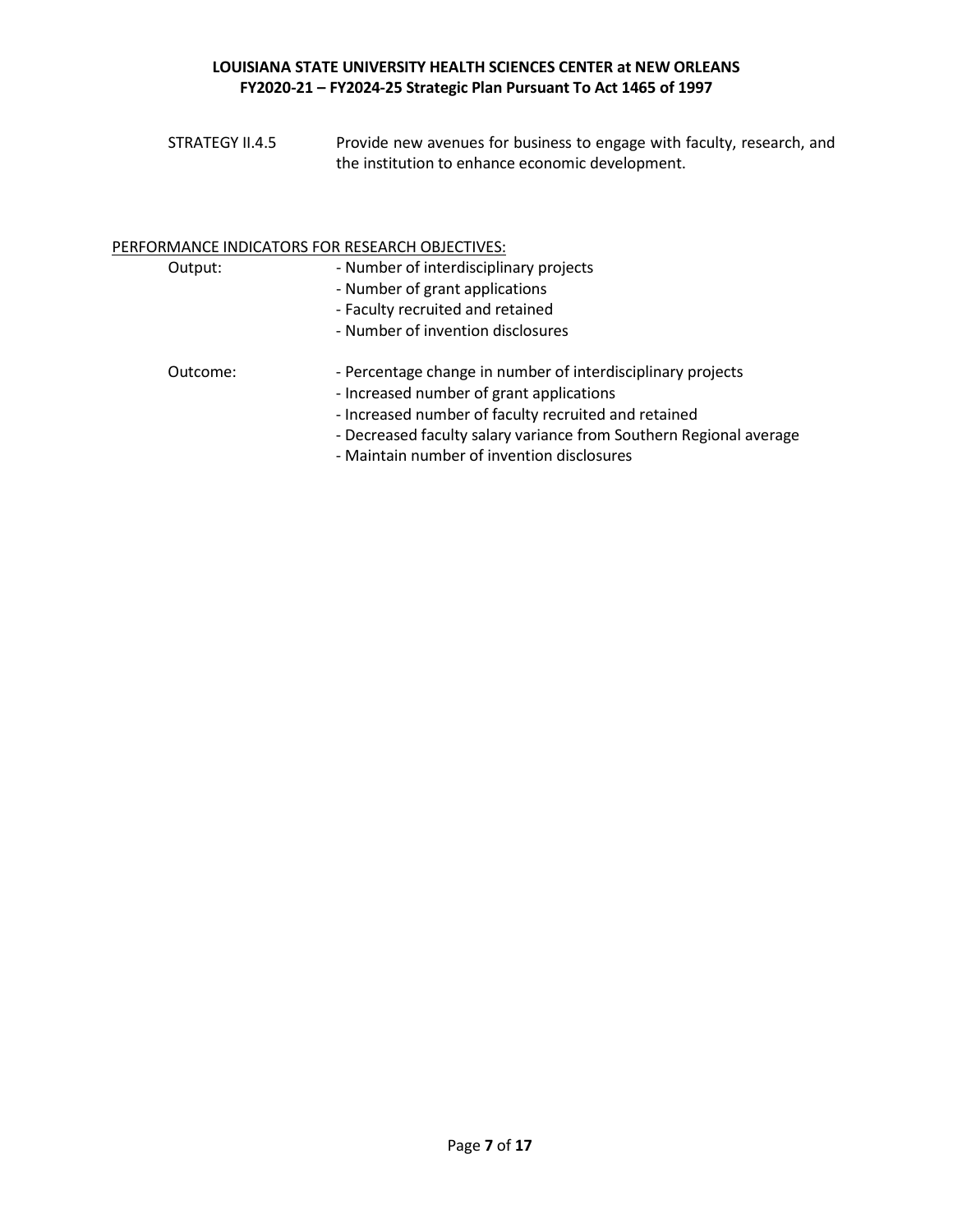**GOAL III: (***Patient Care***) LSUHSC-NO will provide quality health care, promote disease prevention, and raise health awareness for the citizens of Louisiana.**

Objective III.1 Deliver healthcare to all patients which demonstrates both concern for each individual and excellence in the art and science of healthcare.

| STRATEGY III.1.1 | Gather information using patient satisfaction surveys.                 |
|------------------|------------------------------------------------------------------------|
| STRATEGY III.1.2 | Maintain excellence in patient care by efficiently using all available |
|                  | resources related to the delivery of health services.                  |
| STRATEGY III.1.3 | Provide high quality, expedient service to patients while maintaining  |
|                  | fiscal responsibility.                                                 |

Objective III.2 Expand statewide access to health care through training and screenings

| STRATEGY III.2.1 | Maintain Graduate Medical Education (GME), in conjunction with           |
|------------------|--------------------------------------------------------------------------|
|                  | hospital partners as applicable.                                         |
| STRATEGY III.2.2 | Expand the Rural Scholar Track to all applicable Schools and develop     |
|                  | appropriate recruitment strategies.                                      |
| STRATEGY III.2.4 | Host and promote healthcare screenings to advance public health and      |
|                  | increase public awareness of the importance of early detection and       |
|                  | treatment of various diseases, such as the Louisiana Education and Early |
|                  | Detection (LEED) program.                                                |

- Objective III.3 Continue to develop the Faculty Clinical Practice into a fully integrated multi-specialty academic group practice that excels as a regional referral resource for complex tertiary care and demonstrates an ongoing commitment to improvement of the health status of Louisiana's citizens.
	- STRATEGY III.3.1 Continue to develop and review shared practice management support operations to ensure efficiency through best practices. STRATEGY III.3.2 Institute common ambulatory care management practices and locations. STRATEGY III.3.3 Increase coordination of physician workforce planning. STRATEGY III.3.4 Construct, lease, or maintain facilities to enhance coordinated planning and provide a seamless continuum of patient care.

PERFORMANCE INDICATORS FOR PATIENT CARE OBJECTIVES: Outputs:  $\blacksquare$  - Number of patients responding to satisfaction surveys - Number of cancer screenings provided by programs supported by the Stanley S. Scott Cancer Center and the School of Public Health Outcomes:  $\qquad \qquad -$  Increase in patient satisfaction - Percent of patients screened for breast cancer with a diagnosis of cancer - Percent of patients screened for cervical cancer with a diagnosis of cancer - Percent of pap tests administered to rarely or never screened women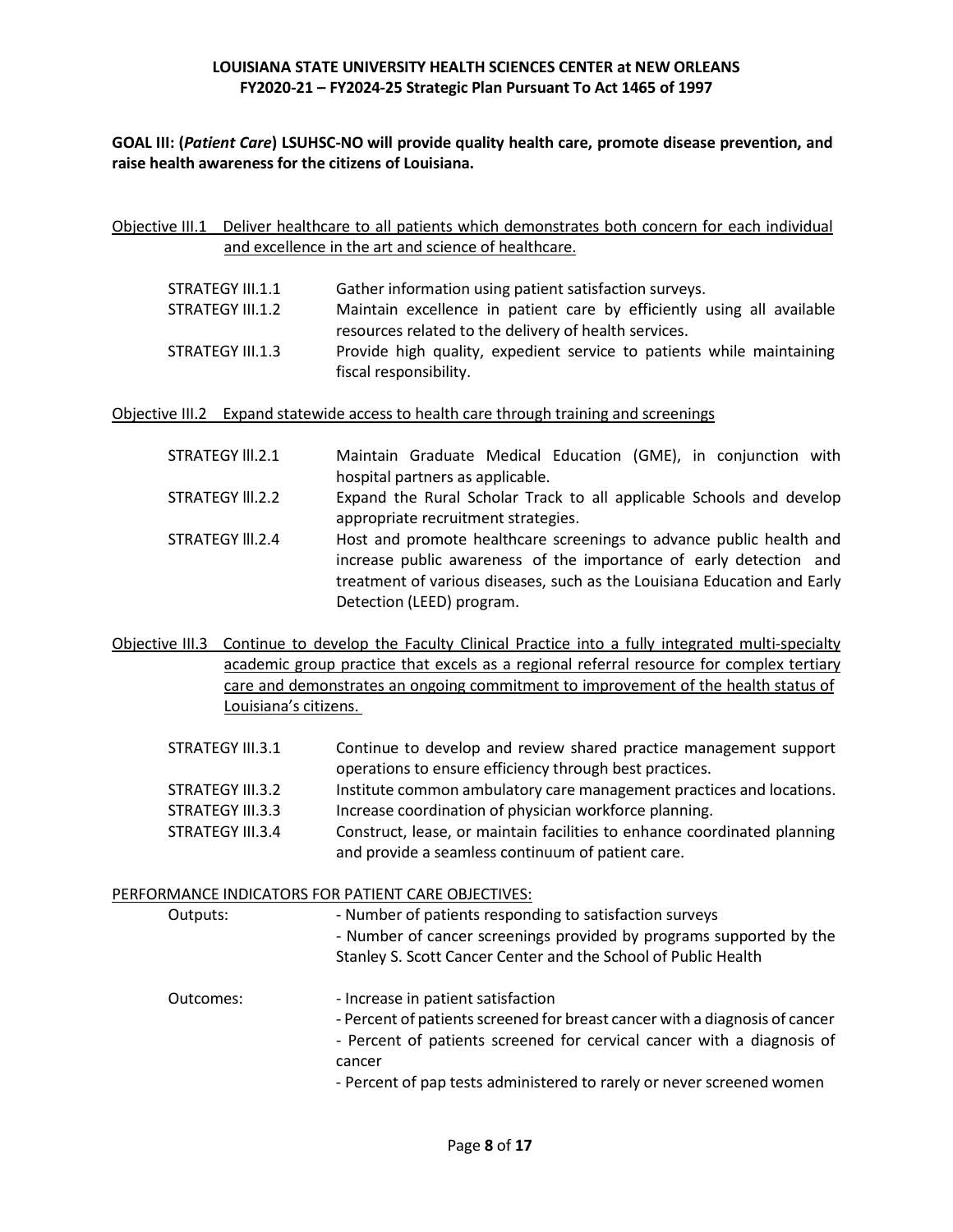**GOAL IV: (Community) LSUHSC-NO will seek to nurture talent, eliminate barriers, promote participation by every member of our university community, encourage involvement by Louisiana's citizens in our activities, and provide excellent medical care for Louisiana's diverse multicultural population.**

Objective IV.1 Establish and maintain multiculturalism as an institutional priority.

- STRATEGY IV.1.1 Routinely review all planning, recruitment and communication documents to ensure they emphasize LSUHSC-NO's role in responding to the gap between the race/ethnicity of the health care workforce and the general population it serves. STRATEGY IV.1.2 Interview current and recently graduated minority students, minority
- students who did not complete an academic program, and minority faculty members to gauge experiences and identify recommendations for improvement to strengthen the minority presence on campus.
- STRATEGY IV.1.3 Ensure that key School and departmental staff regularly review and discuss minority recruitment, enrollment, and retention, and support initiatives to increase success in each of these areas.
- STRATEGY IV.1.4 Work with student organizations to ensure that annual plans and outreach efforts incorporate multicultural and diversity initiatives.

Objective IV.2 Conduct community outreach activities and build productive partnerships with municipal, regional, state, and national entities to promote participation by all citizens in health care treatment and disease prevention.

STRATEGY IV.2.1 Provide effective communication between LSUHSC-NO and the communities where we live and serve to increase access to healthcare and awareness of our outreach activities benefiting those communities. STRATEGY IV.2.2 Use LSUHSC-NO media outlets to promote healthcare screenings and increase public awareness of the importance of early detection and treatment of various diseases.

|           | PERFORMANCE INDICATORS FOR COMMUNITY OBJECTIVES:                                                                                      |  |  |
|-----------|---------------------------------------------------------------------------------------------------------------------------------------|--|--|
| Outputs:  | - Number of community outreach activities                                                                                             |  |  |
|           | - Number of diversity and multicultural activities across campus                                                                      |  |  |
| Outcomes: | - Increase in participation in community outreach activities<br>- Increased racial harmony across campus, as shown in the Regents/ACT |  |  |
|           | <b>Student Satisfaction Survey</b>                                                                                                    |  |  |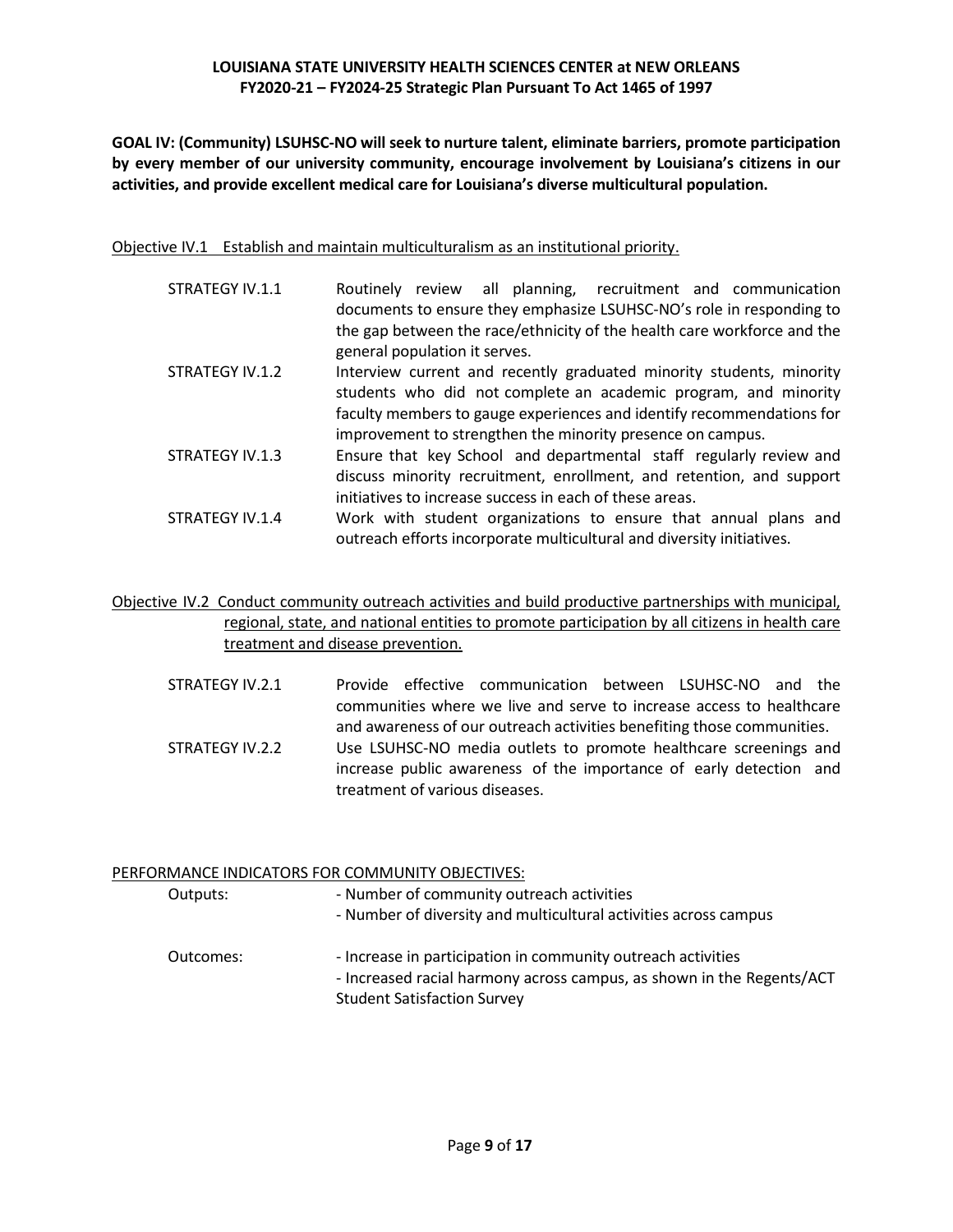**GOAL V: (Environment) LSUHSC-NO will create a learning environment of excellence dedicated to effectively carrying out all activities with the highest standard of ethics, openness, fairness, respect, professionalism, and accountability.**

|  |                                               | Objective V.1 Foster professionalism, interprofessional collaboration, ethical sensitivity, and skill |  |  |  |
|--|-----------------------------------------------|-------------------------------------------------------------------------------------------------------|--|--|--|
|  | among faculty, staff, trainees, and students. |                                                                                                       |  |  |  |

| STRATEGY V.1.1 | Incorporate ethics education into the curriculum of each School.                                                                                                                       |
|----------------|----------------------------------------------------------------------------------------------------------------------------------------------------------------------------------------|
| STRATEGY V.1.2 | Provide training, through the Office of Compliance Programs, regarding                                                                                                                 |
|                | awareness of and compliance with applicable statutory, regulatory and<br>policy requirements.                                                                                          |
| STRATEGY V.1.3 | Disseminate information, through Office of Research Services, about all<br>laws, regulations and guidelines that govern human, animal, basic<br>science, and applied science research. |
| STRATEGY V.1.4 | Maintain, through the LSUHSC-NO website, accurate and current<br>information concerning relevant institutional policies and procedures.                                                |
| STRATEGY V.1.5 | Support the goals of the Center for Interprofessional Education &<br>Collaborative Practice (CIPECP).                                                                                  |

Objective V.2 Enhance the culture within to promote positive attitudes and interprofessional interactions, professionalism, satisfaction, and consideration of others to further augment institutional excellence.

- STRATEGY V.2.1 Celebrate and recognize faculty, staff and student excellence in instruction, research, and patient care.
- STRATEGY V.2.2 Encourage a positive atmosphere of charity and camaraderie by sponsoring extracurricular and community activities.
- Objective V.3 Establish a clear and standardized process for annual reporting and periodic academic review for each School.
	- STRATEGY V.3.1 Implement annual, standardized activity reporting for all departments, centers and programs. STRATEGY V.3.2 Evaluate departments, centers, and programs on a regular basis.

### PERFORMANCE INDICATORS FOR ENVIRONMENT OBJECTIVES:

| Outputs:  | - Number of faculty & staff completing compliance training and students<br>- Number of faculty & students engaged in IPE activities<br>- Number of recognition events or activities                    |
|-----------|--------------------------------------------------------------------------------------------------------------------------------------------------------------------------------------------------------|
| Outcomes: | - Increased compliance rate with required training activities<br>- Increased IPE student opportunities and faculty publications each year<br>- Increased efforts to celebrate and recognize excellence |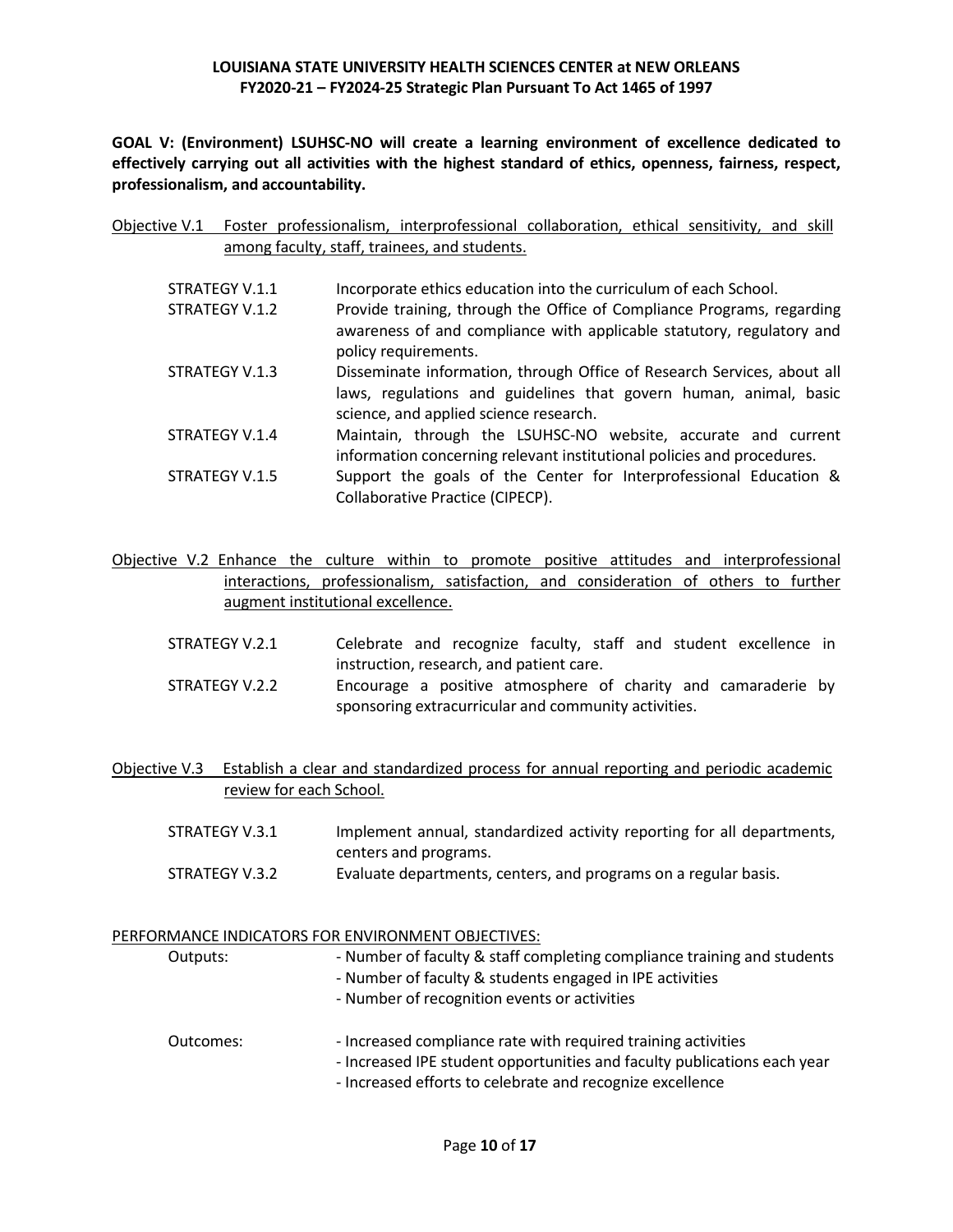*In Compliance with Act 1465 of 1997, each strategic plan must include the following process:*

### **I. A brief, general description of how the strategic planning process was implemented.**

The LSU Health Sciences Center at New Orleans Strategic Planning Committee, consisting of representatives from all areas of the campus, developed the current Strategic Plan to provide direction and an integrative framework for planning and implementing the goals that support our mission and to establish a foundation for accountability that is fundamental for continuous improvement within all our programs and activities. The goals, objectives, and strategies are established in each of our core functional areas in a manner to ensure the ability to regularly monitor outcomes and incorporate that data into future decision making. The ten year strategic plan is understood to be the basis of an ongoing process of assessment, analysis and planning; it represents an incremental approach that over time will redirect and acquire resources, both intellectual and financial, required for goal implementation, based upon regular measurement and feedback evaluation.

# **II. A brief statement identifying the principal clients and users of each program and the specific service or benefit derived by such persons or organizations:**

As Louisiana's flagship academic health center, educating roughly 70% of Louisiana's health care professionals, the LSU Health Sciences Center at New Orleans maintains a statewide mission with a national and international responsibility to provide excellence in health professions' education, medical care and community-oriented programs. It is a doctoral research university, enrolling roughly 2,800 students each year whose offerings are limited to programs in biomedical fields and the health professions. LSUHSC-NO delivers vital public service through direct patient care, including care of indigent and uninsured patients. LSUHSC-NO provides referral services, continuing education, and information relevant to the public health of Louisiana's citizens. LSUHSC-NO faculty conduct cutting edge basic and applied research in the biosciences and improved approaches to health care, with a special focus in alcohol and drug abuse, cancer, cardiovascular disease, infectious disease, neurosciences, and oral health. LSUHSC-NO offers clinical services to patients through the education of healthcare professionals, public health programs, and graduate medical education.

# **III. An identification of potential external factors that are beyond the control of the entity and that could significantly affect the achievement of its goals or objectives:**

A significant external factor, beyond the control of the LSUHSC-NO but directly impacting its ability to meet its goals and objectives, is the level of state funding appropriated annually for both healthcare and higher education functions. Other external factors that could significantly affect the attainment of goals and objectives are regulatory changes at either a federal or state level; changes in standards set out for accreditation by either regional or specialized accrediting agencies; changes in the rules and regulations of the LSU Board of Supervisors; and changes in varying levels of external economic factors which have an impact on the availability of federal or state funding streams available.

### **IV. The statutory requirement or other authority for each goal of the plan.**

- Master Plan for Public Postsecondary Education, Board of Regents, State of Louisiana, March 2012
- Louisiana Constitution of 1974, Article VIII, Section 7
- Louisiana Revised Statutes, 17:3351-3352
- Reaffirmation of Accreditation, Southern Association of Colleges and Schools, Commission on Colleges, 2015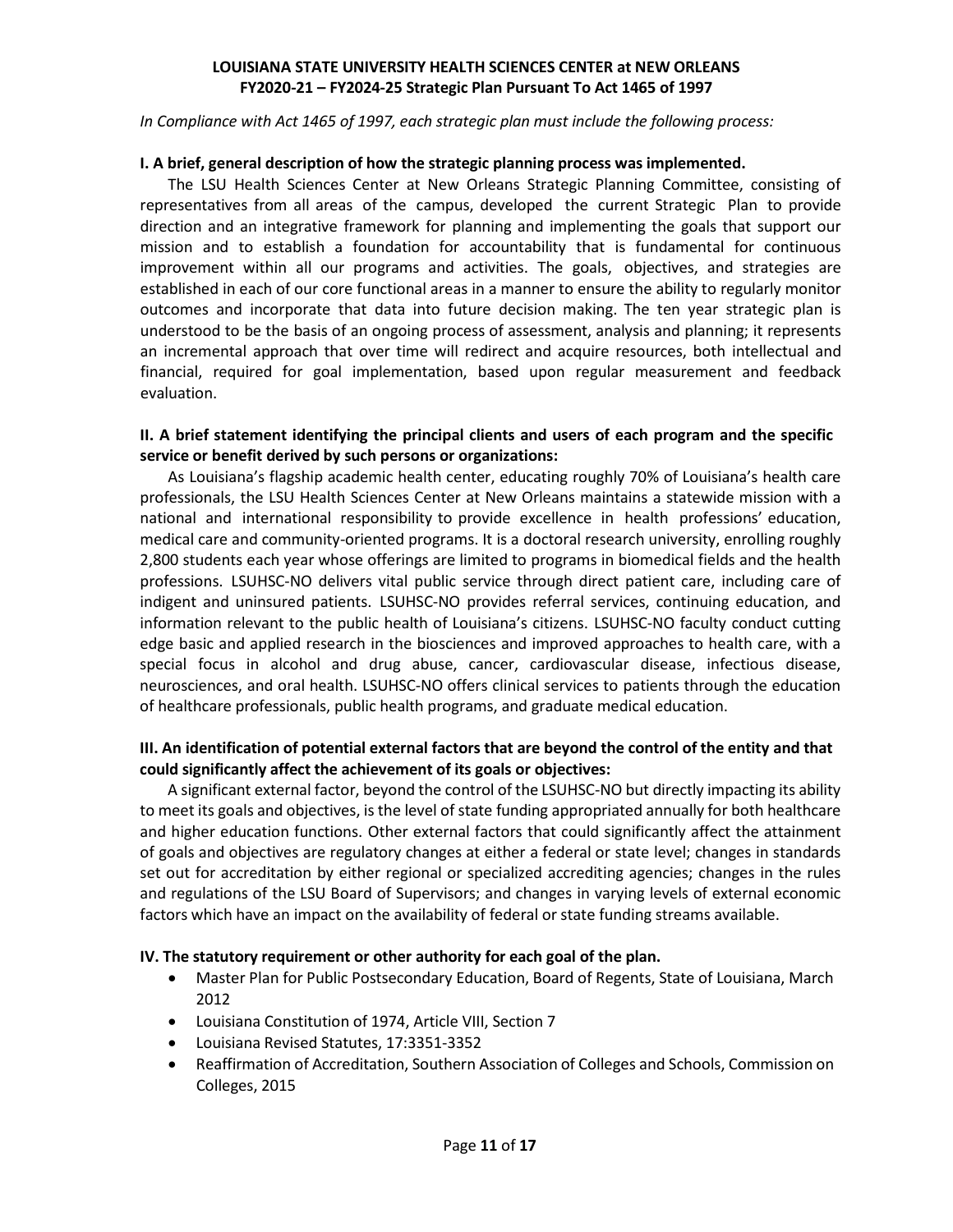#### **V. A description of any program evaluation used to develop objectives and strategies.**

LSUHSC-NO engages in ongoing, integrated, institution-wide research-based planning and evaluation. The university uses a framework for strategic planning and evaluation of institutional performance that insures congruence with the university's mission, goals, and outcomes. As noted in CS 3.1.1 (Mission), LSUHSC's review of its mission is guided by Permanent Memorandum PM-38 (Institutional Mission Statements) and procedures created to comply with PM-38. The university's overarching Strategic Plan provides direction and guidance for planning and evaluation of activities that impact institutional effectiveness. Outcomes are monitored to provide the feedback needed to insure continuous improvement. In addition to guidance provided by the LSUHSC-NO Strategic Plan, each professional school creates its own unique set of strategic goals and objectives that support the mission of the institution. Though the faculty governance structure differs from school to school, the administrative leaders, faculty councils, and faculty committees play key roles in strategic development for their respective schools. The planning process includes, but is not limited to, a due diligence review of current program goals and objectives and their achievement status as well as a review of recommendations from external bodies (e.g., governmental agencies, accreditors, and professional groups); external benchmarks and recommendations from peer groups and the community of interest; feedback from students, faculty, and faculty leaders; a review of budgetary issues; and personnel, technology, and material resources. Proposals are reviewed and revised based on feedback from faculty and faculty committees/councils, students, and community leaders. Final strategic plans are approved by a vote of the faculty. School-specific strategic plans are operationalized by faculty leaders and committees/councils.

# **VI. An explanation of how duplication of effort will be avoided when the operations of more than one program are directed at achieving a single goal, objective, or strategy.**

For the purposes of Act 1465 of 1997, LSUHSC-NO is a single program and thus duplication of effort is not applicable.

# **VII. Documentation as to the validity, reliability, and appropriateness of each performance indicator, as well as the method used to verify and validate the performance indicators as relevant measures of each program's performance.**

See Performance Indicator Documentation which follows.

# **VIII. A description of how each performance indicator is used in management decision making and other agency processes.**

See Performance Indicator Documentation which follows.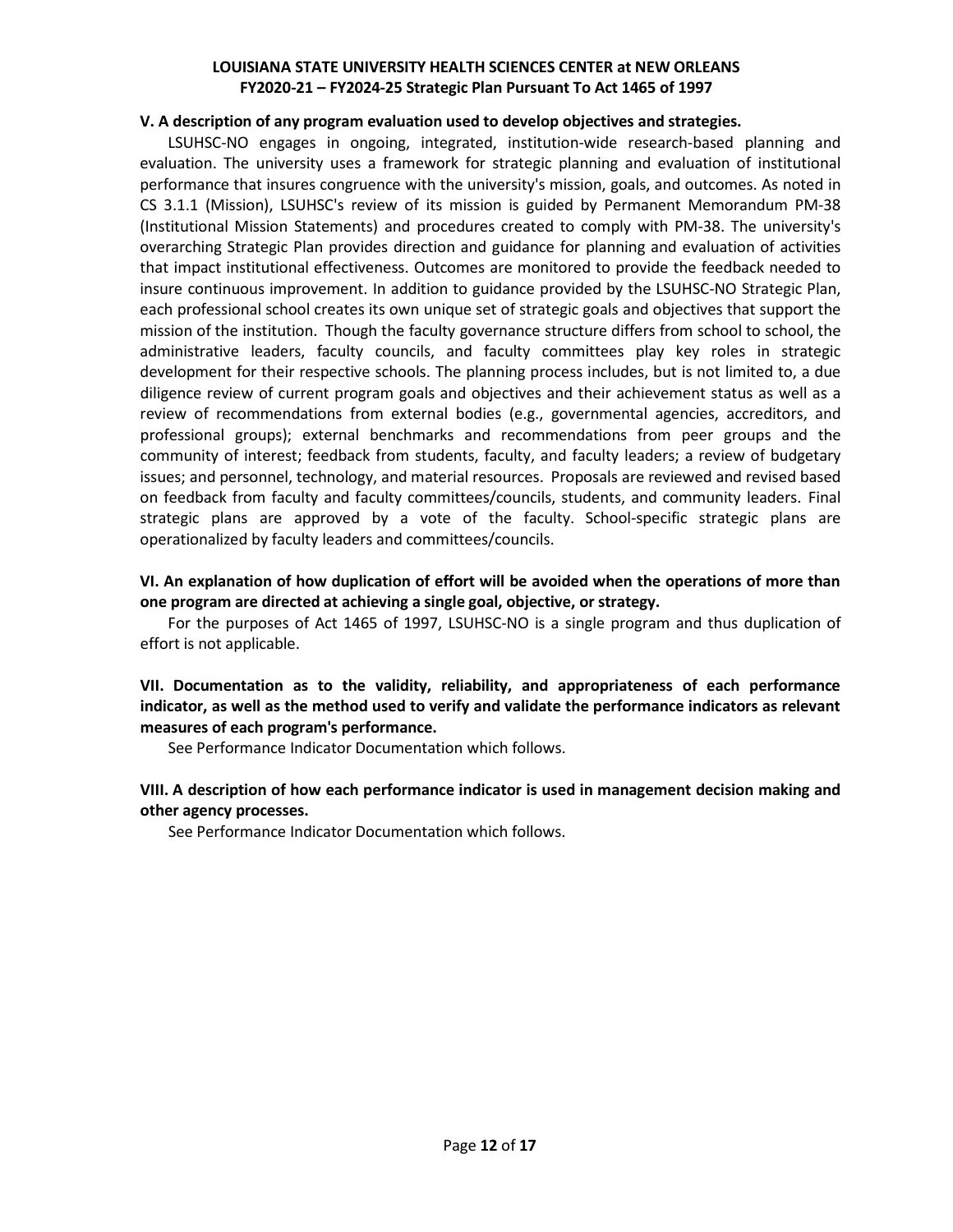| Program:                                                         | LSU Health Sciences Center at New Orleans (Agency ID 19A-604)                                                                                                                                                                                                                                                                                                                                                                                         |  |
|------------------------------------------------------------------|-------------------------------------------------------------------------------------------------------------------------------------------------------------------------------------------------------------------------------------------------------------------------------------------------------------------------------------------------------------------------------------------------------------------------------------------------------|--|
| KEY:                                                             | Maintain total fall 14 <sup>th</sup> day headcount enrollment at Fall 2018 baseline level                                                                                                                                                                                                                                                                                                                                                             |  |
| <b>Indicator Name:</b><br><b>LaPAS PI Code:</b><br>Type & Level: | Fall headcount enrollment<br>15253<br>Outcome, Key                                                                                                                                                                                                                                                                                                                                                                                                    |  |
| <b>Indicator Name:</b><br>LaPAS PI Code:<br>Type & Level:        | Change in Fall headcount enrollment over Fall 2018 baseline<br>24945<br>Outcome, Supporting                                                                                                                                                                                                                                                                                                                                                           |  |
| <b>Indicator Name:</b><br>LaPAS PI Code:<br>Type & Level:        | Percent change in Fall headcount enrollment over Fall 2018 baseline<br>24946<br>Outcome, Key                                                                                                                                                                                                                                                                                                                                                          |  |
| <b>Other Links:</b>                                              | Workforce Development Commission, GRAD Act Performance Indicators, Board<br>of Regents Master Plan for Postsecondary Education                                                                                                                                                                                                                                                                                                                        |  |
| <b>Rationale:</b>                                                | LSUHSC-NO is committed to providing high quality healthcare education, training<br>and patient care to the citizens of Louisiana. Headcount enrollment refers to the<br>actual number of students enrolled.                                                                                                                                                                                                                                           |  |
| Use:                                                             | Enrollment is a key factor when making academic, financial, hiring and many<br>other management decisions. Given budgetary constraints, every effort will be<br>made to maintain current enrollment levels to continue to fill the high need<br>workforce demands for healthcare professionals.                                                                                                                                                       |  |
| Data Source:                                                     | Data will be retrieved from the Board of Regents' Statewide Student Profile<br>System (SSPS). This system has been in existence for over 25 years. SSPS data is<br>gathered from the institutions twice annually, in the fall and spring. For this<br>indicator, the fall data (national standard) will be used. The indicator will be<br>reported at the end of the fourth quarter to allow time for collection, aggregation<br>and editing of data. |  |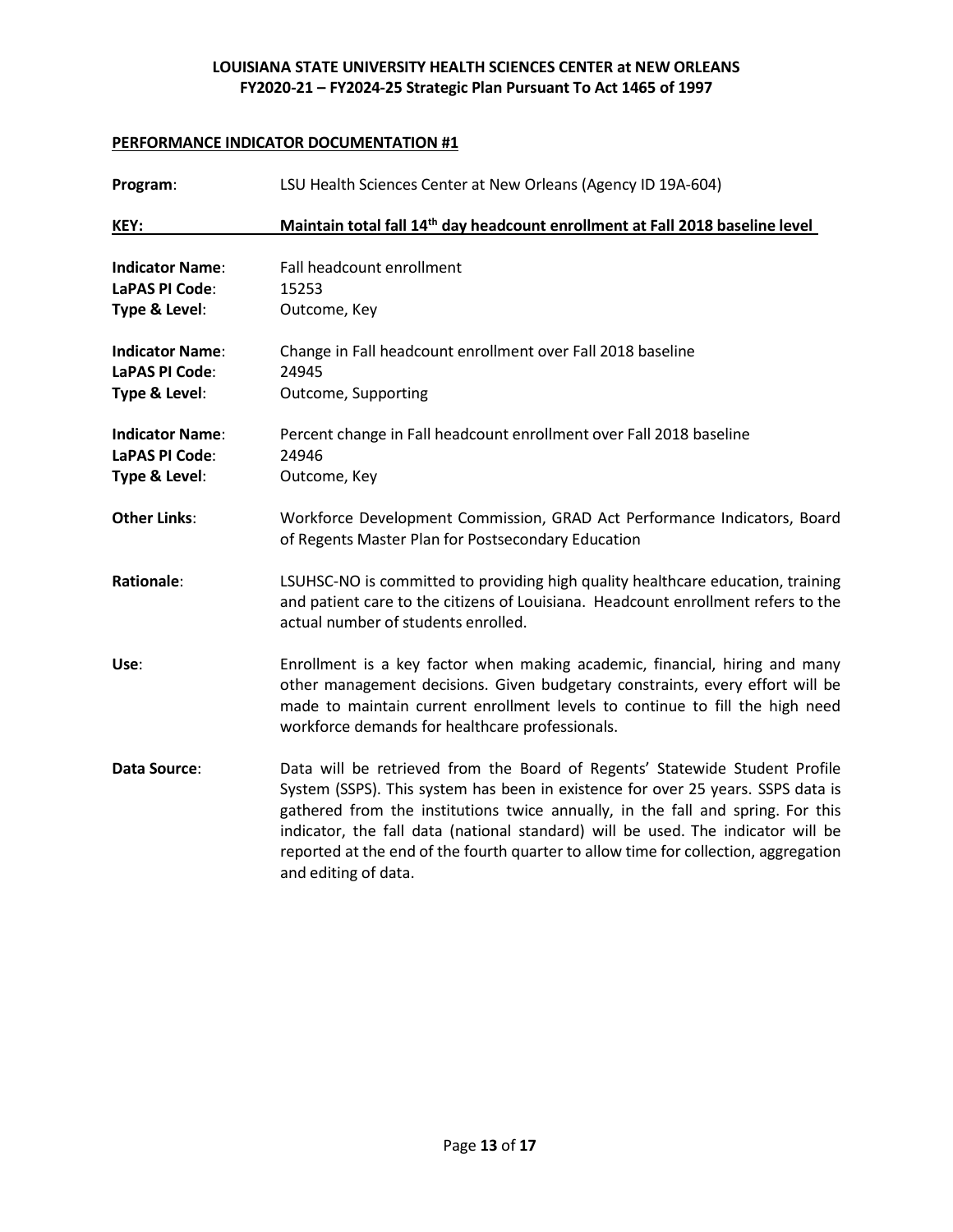| Program:                                                  | LSU Health Sciences Center at New Orleans (Agency ID 19A-604)                                                                                                                                                                                                                                                                                                                                                                                                                                                                                                                                                                                                                                                                                        |
|-----------------------------------------------------------|------------------------------------------------------------------------------------------------------------------------------------------------------------------------------------------------------------------------------------------------------------------------------------------------------------------------------------------------------------------------------------------------------------------------------------------------------------------------------------------------------------------------------------------------------------------------------------------------------------------------------------------------------------------------------------------------------------------------------------------------------|
| KEY:                                                      | Maintain or increase total minority fall 14 <sup>th</sup> day headcount enrollment at Fall                                                                                                                                                                                                                                                                                                                                                                                                                                                                                                                                                                                                                                                           |
|                                                           | 2018 baseline level                                                                                                                                                                                                                                                                                                                                                                                                                                                                                                                                                                                                                                                                                                                                  |
| <b>Indicator Name:</b><br>LaPAS PI Code:                  | Minority Fall headcount enrollment<br>15256                                                                                                                                                                                                                                                                                                                                                                                                                                                                                                                                                                                                                                                                                                          |
| Type & Level:                                             | Outcome, Key                                                                                                                                                                                                                                                                                                                                                                                                                                                                                                                                                                                                                                                                                                                                         |
| <b>Indicator Name:</b><br>LaPAS PI Code:<br>Type & Level: | Percent change in minority Fall headcount enrollment over Fall 2018 baseline<br>15255<br>Outcome, Key                                                                                                                                                                                                                                                                                                                                                                                                                                                                                                                                                                                                                                                |
|                                                           |                                                                                                                                                                                                                                                                                                                                                                                                                                                                                                                                                                                                                                                                                                                                                      |
| <b>Other Links:</b>                                       | Workforce Development Commission, Board of Regents Master Plan for<br>Postsecondary Education                                                                                                                                                                                                                                                                                                                                                                                                                                                                                                                                                                                                                                                        |
| <b>Rationale:</b>                                         | LSUHSC-NO is committed to providing minorities access to opportunities in<br>healthcare education, training and patient care. Headcount enrollment refers to<br>the actual number of students enrolled.                                                                                                                                                                                                                                                                                                                                                                                                                                                                                                                                              |
| Use:                                                      | Enrollment is a key factor when making academic, financial, hiring and many<br>other management decisions, and maintaining or increasing minority enrollment<br>increases the diversity of experience in a multicultural environment. Given<br>budgetary constraints, every effort will be made to maintain or increase current<br>minority enrollment levels to continue to fill the high need workforce demands<br>for healthcare professionals across the state.                                                                                                                                                                                                                                                                                  |
| Data Source:                                              | Data will be retrieved from the Board of Regents' Statewide Student Profile<br>System (SSPS). This system has been in existence for over 25 years. SSPS data is<br>gathered from the institutions twice annually, in the fall and spring. For this<br>indicator, the fall data (national standard) will be used. The indicator will be<br>reported at the end of the fourth quarter to allow time for collection, aggregation<br>and editing of data. Minority is defined as non-white and excludes non-resident<br>aliens and those students who refuse to indicate. LSUHSC-NO actively seeks to<br>increase minority enrollment and must respect various court decisions regarding<br>enrollment quotas particularly for the professional schools. |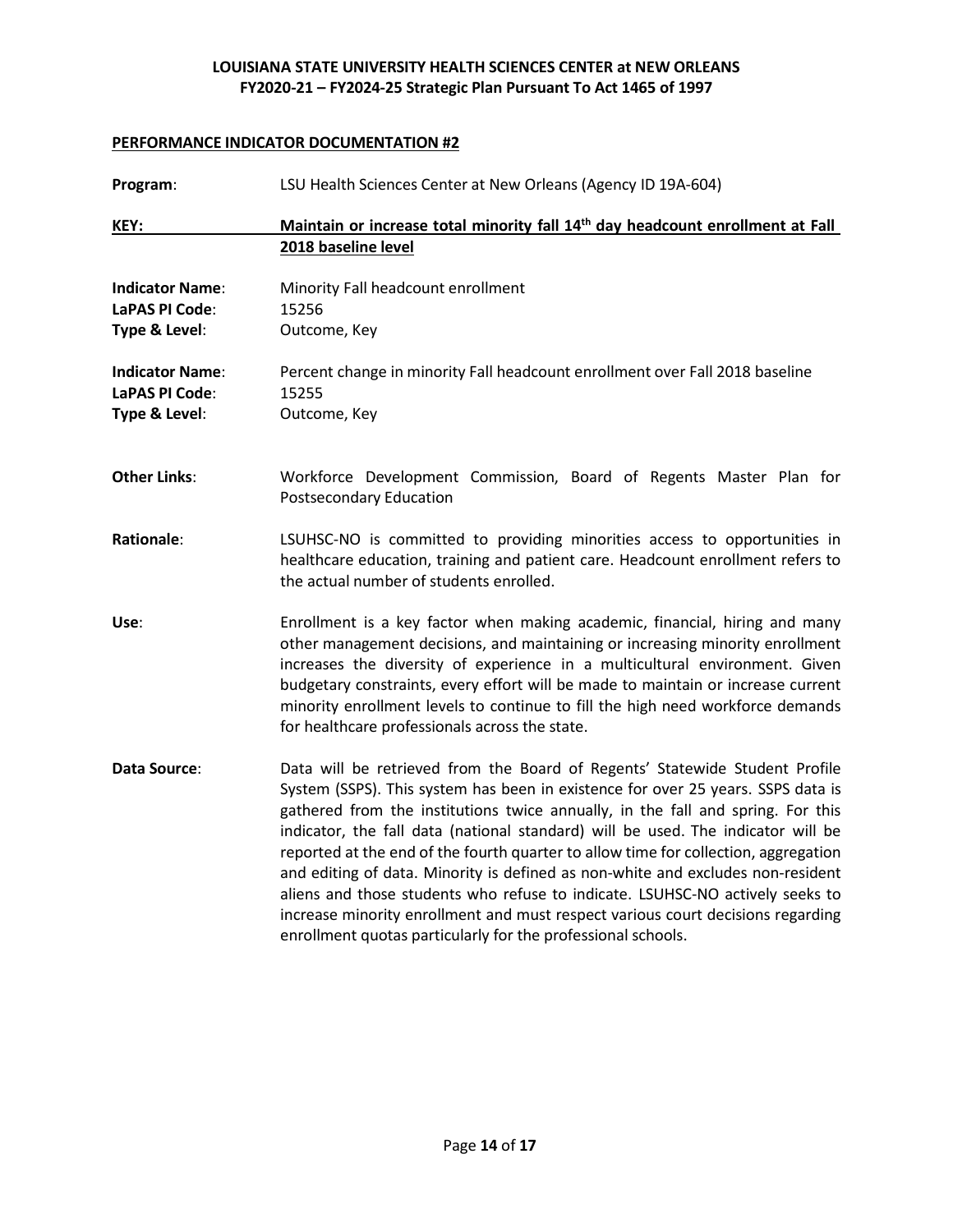| Program:                                                  | LSU Health Sciences Center at New Orleans (Agency ID 19A-604)                                                                                                                                          |
|-----------------------------------------------------------|--------------------------------------------------------------------------------------------------------------------------------------------------------------------------------------------------------|
| KEY:                                                      | <b>Maintain 100% accreditation of programs</b>                                                                                                                                                         |
| <b>Indicator Name:</b><br>LaPAS PI Code:<br>Type & Level: | Percentage of mandatory programs accredited<br>15261<br>Outcome, Key                                                                                                                                   |
| <b>Indicator Name:</b><br>LaPAS PI Code:<br>Type & Level: | Number of mandatory programs accredited<br>15262<br>Outcome, Supporting                                                                                                                                |
| <b>Other Links:</b>                                       | Workforce Development Commission and Board of Regents Master Plan for<br><b>Postsecondary Education</b>                                                                                                |
| <b>Rationale:</b>                                         | Maintenance of accreditation by both institutional and program-specific agencies<br>provides independent confirmation of excellence and compliance with the<br>highest standards of academic programs. |
| Use:                                                      | Accreditation provides for eligibility for certain federal and financial aid programs<br>as well as confirming programmatic quality and conformation with academic<br>standards of quality.            |
| <b>Explanatory note:</b>                                  | The count includes academic programs where accreditation is either optional or<br>mandatory. There are a number of programs at LSUHSC-NO where accreditation<br>is not available.                      |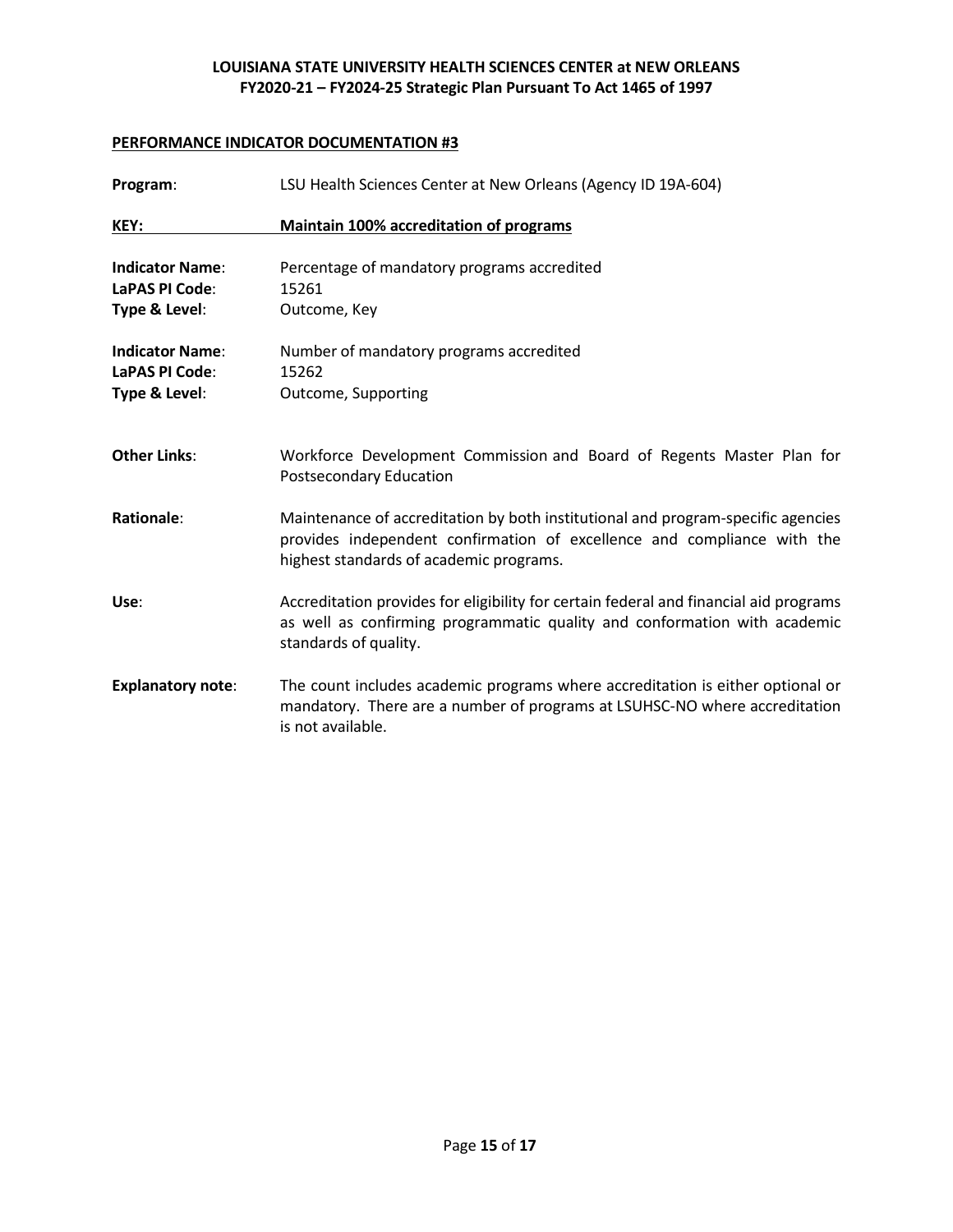| Program:                                 | LSU Health Sciences Center at New Orleans (Agency ID 19A-604)                                                                                                                                                                                                                                                                                                                                                           |
|------------------------------------------|-------------------------------------------------------------------------------------------------------------------------------------------------------------------------------------------------------------------------------------------------------------------------------------------------------------------------------------------------------------------------------------------------------------------------|
| KEY:                                     | Maintain the number of students earning degrees of all types at Spring 2019<br>baseline level                                                                                                                                                                                                                                                                                                                           |
| <b>Indicator Name:</b>                   | Percent change in number of students earning degrees of all types over Spring<br>2019 baseline level                                                                                                                                                                                                                                                                                                                    |
| LaPAS PI Code:                           | 15263                                                                                                                                                                                                                                                                                                                                                                                                                   |
| Type & Level:                            | Outcome, Key                                                                                                                                                                                                                                                                                                                                                                                                            |
| <b>Indicator Name:</b><br>LaPAS PI Code: | Number of students earning degrees of all types<br>15264                                                                                                                                                                                                                                                                                                                                                                |
| Type & Level:                            | Outcome, Key                                                                                                                                                                                                                                                                                                                                                                                                            |
| <b>Other Links:</b>                      | Workforce Development Commission, GRAD Act Performance Indicators, Board<br>of Regents Master Plan for Postsecondary Education                                                                                                                                                                                                                                                                                          |
| <b>Explanatory Note:</b>                 | While the total number of students receiving degrees of all types may vary each<br>year depending upon number admitted, number who withdraw for personal<br>reasons, number who repeat coursework due to academic difficulties, among<br>other reasons, LSUHSC-NO is committed to maintaining a level of skilled<br>graduates in healthcare professions necessary to help fill Louisiana's critical<br>workforce needs. |